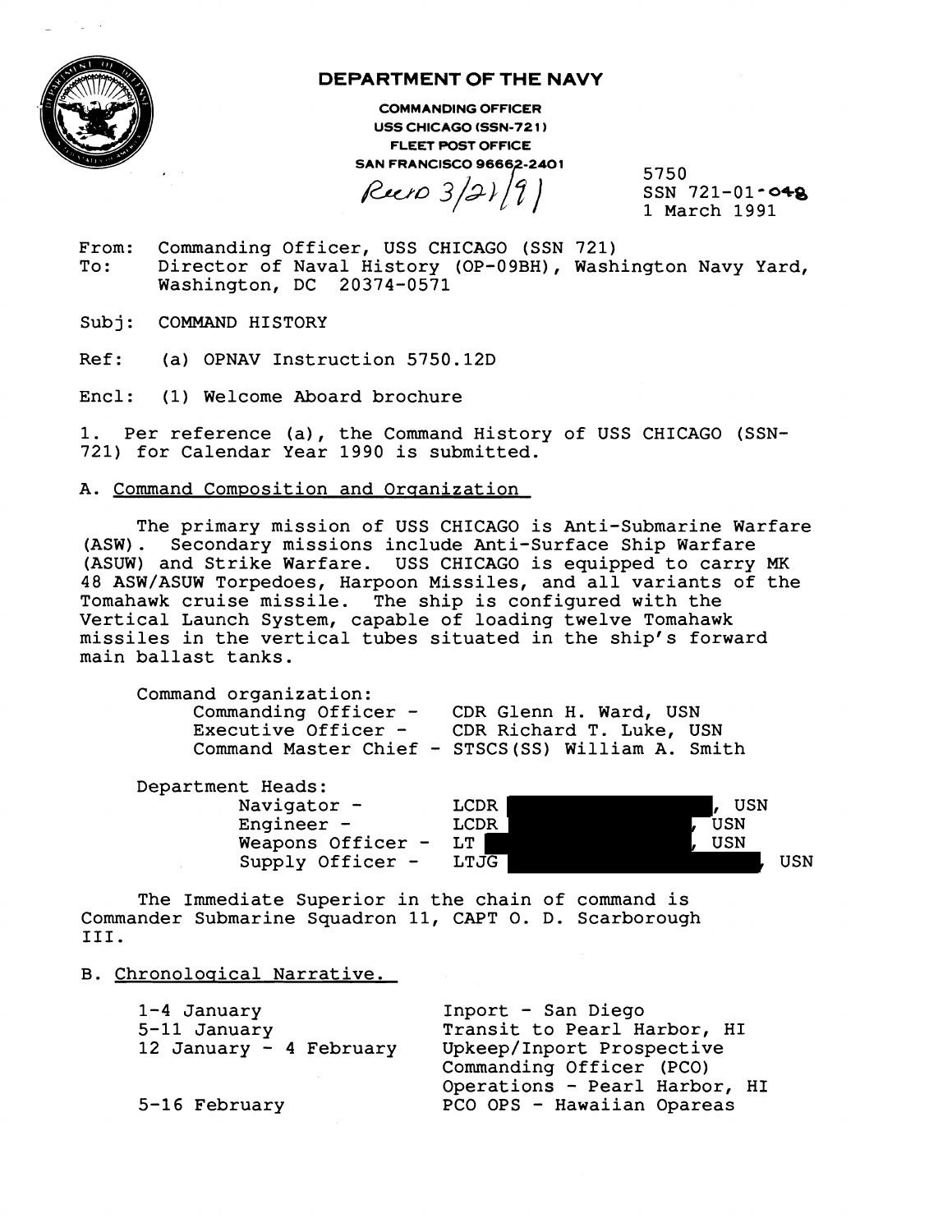17-20 February 21 February 22-27 February 28 February - 6 March 7-14 March 15-19 March 20-25 March 26-31 March 1-10 April 11 April - 13 May 14-25 May 26-28 May 29 May - 06 June zə may - 1<br>7-8 June 9-17 June 18-22 June 22-24 June 25-28 June 29 June - 1 July  $2-3$  July 4-8 July 9 July - 14 August 15-19 August 20-23 August 24 August - 9 September 10-13 September 14 September 15-24 September 25 September zs september<br>26 September – 30 October 30 October - 4 November 5-12 November 13-18 November 19 November - 31 December WESTPAC OPS CA

Port visit, Lahaina Maui, HI Torpedo Load, West Loch Transit to San Diego, CA Inport San Diego, Ca CNO Project OPS - SOCAL Inport - San Diego, CA MK 50 Torpedo OP Eval - SOCAL Port Visit - Alameda, CA PACSECEX 2-90 - Puget Sound Opareas **IMA** Upkeep - San Diego, CA Local Ops/Acoustic Trials - SOCAL Local Ops/Acoustic Tria<br>Inport - San Diego, CA Local OPS - SOCAL Operational Reactor Safeguards Examinat ion Ship's Force Upkeep - San Diego, **MK** 50 Ops, Nanoose, B.C. Port Visit, Esquimalt, B.C. Transit Esquimalt, B.C. to San Diego, CA Inport San Diego, CA Navy Technical Proficiency Inspection Ship's Force Upkeep - San Diego, CA Pre-Overseas Movement Upkeep Independent Steaming Exercise - SOCAL Tactical Readiness Evaluation Spruce Upkeep Pre-Overseas Movement Certification 721 Club/Dependents' Cruise Pre-Overseas Movement Load Out Deploy to Western Pacific WESTPAC OPS Port visit, Hong Kong, B.C.C. WESTPAC OPS Upkeep, Yokosuka, Japan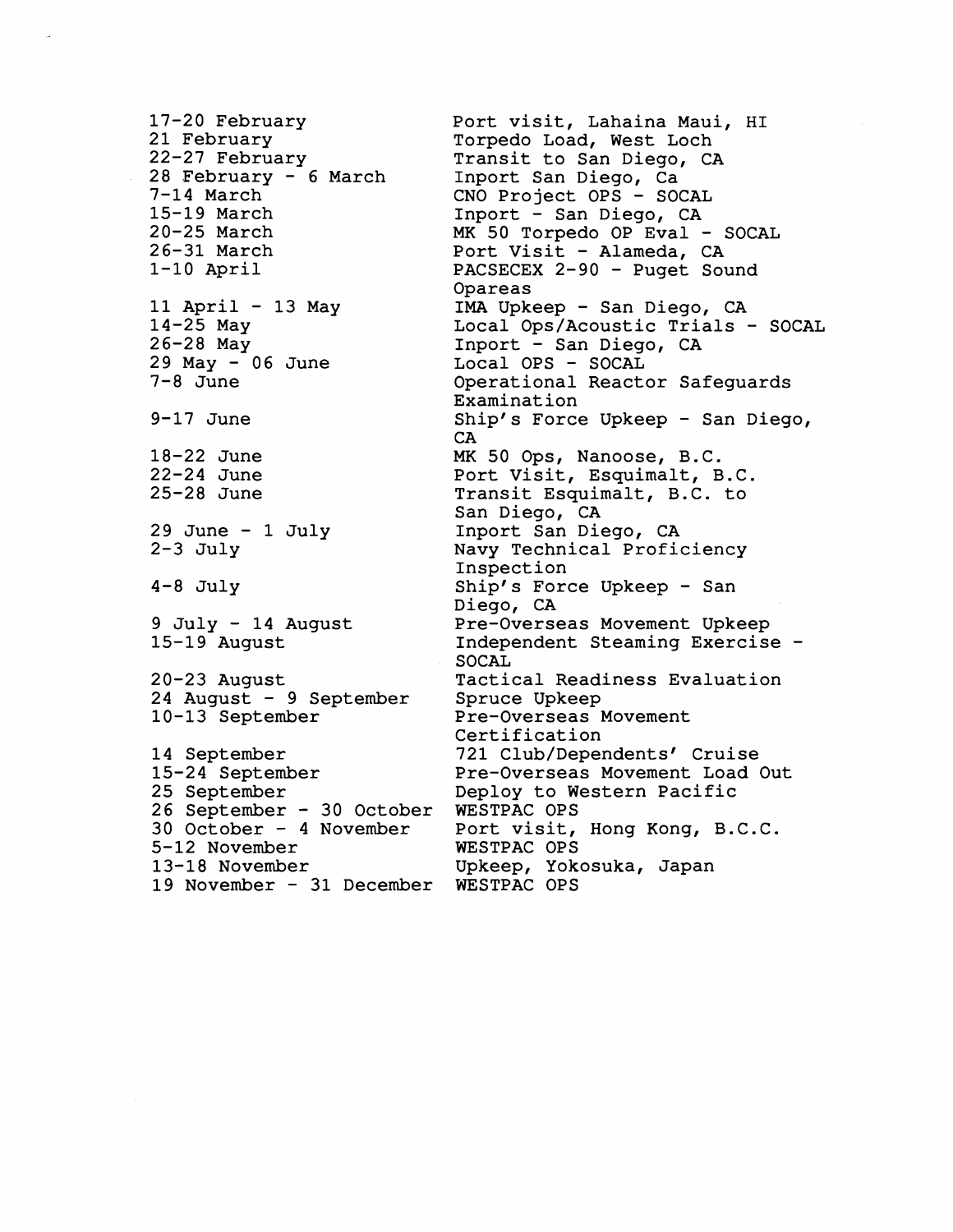## C. Narrative

USS CHICAGO began the year with a two-month visit to Pearl Harbor, Hawaii to participate in Submarine Prospective Commanding Officers Operations. During the underway portion of these operations, COMSUBPAC, Rear Admiral M. C. Colley, embarked for one day to observe the operations. Prior to the ship's return to San Diego, USS CHICAGO visited Lahaina, Maui for four days.

In March, USS CHICAGO operated in the Southern California Operating Areas, providing support for a CNO Special Project and MK 50 torpedo test evaluation operations.

In April, USS CHICAGO participated in PACSECEX 2-90 in the Puget Sound Operating Areas. Enroute, the ship conducted a brief port visit in Alameda, CA and a one-day VIP cruise for San Francisco businessmen and civic leaders.

Following her return to San Diego, the ship conducted an IMA Upkeep alongside USS MCKEE, then conducted local operations preparing for the ship's Operational Reactor Safeguards Examination (ORSE). The ORSE was conducted on 7/8 June, with the ship receiving an overall grade of "Above Average" for the Examination.

Later in June, the ship returned to the Pacific Northwest to provide target services for additional **MK** 50 torpedo testing. The testing was conducted on the instrumented range in Nanoose,<br>British Columbia. Upon completion of this testing, USS CHICAGO Upon completion of this testing, USS CHICAGO enjoyed a three day visit to the port of Esquimalt near Victoria, British Columbia.

In July, the ship successfully completed a Navy Technical Proficiency Inspection. The ship performed extremely well, receiving grades of "Outstanding" in ten of thirteen areas evaluated. Following the inspection, the ship commenced its Pre-Overseas Upkeep in preparation for deployment to the Western Pacific.

In August, the ship successfully completed a Tactical Readiness Evaluation and conducted the first Special Preservation Upkeep (SPRUCE) in the San Diego area. This effort is a biannual requirement designed to upgrade each submarine's preservation condition during the Operating Cycle.

In September, USS CHICAGO commenced its second extended deployment to the Western Pacific. During the first two months of the deployment, the ship participated in several exercises with ships of the Seventh Fleet along with the Republic of Korea Navy and the Japanese Maritime Self Defense Force. In October, the ship visited Hong Kong. Following another WESTPAC exercise, USS CHICAGO conducted a one-week upkeep in Yokosuka, Japan. This inport period was followed by extended underway operations, which continued through the end of the year.